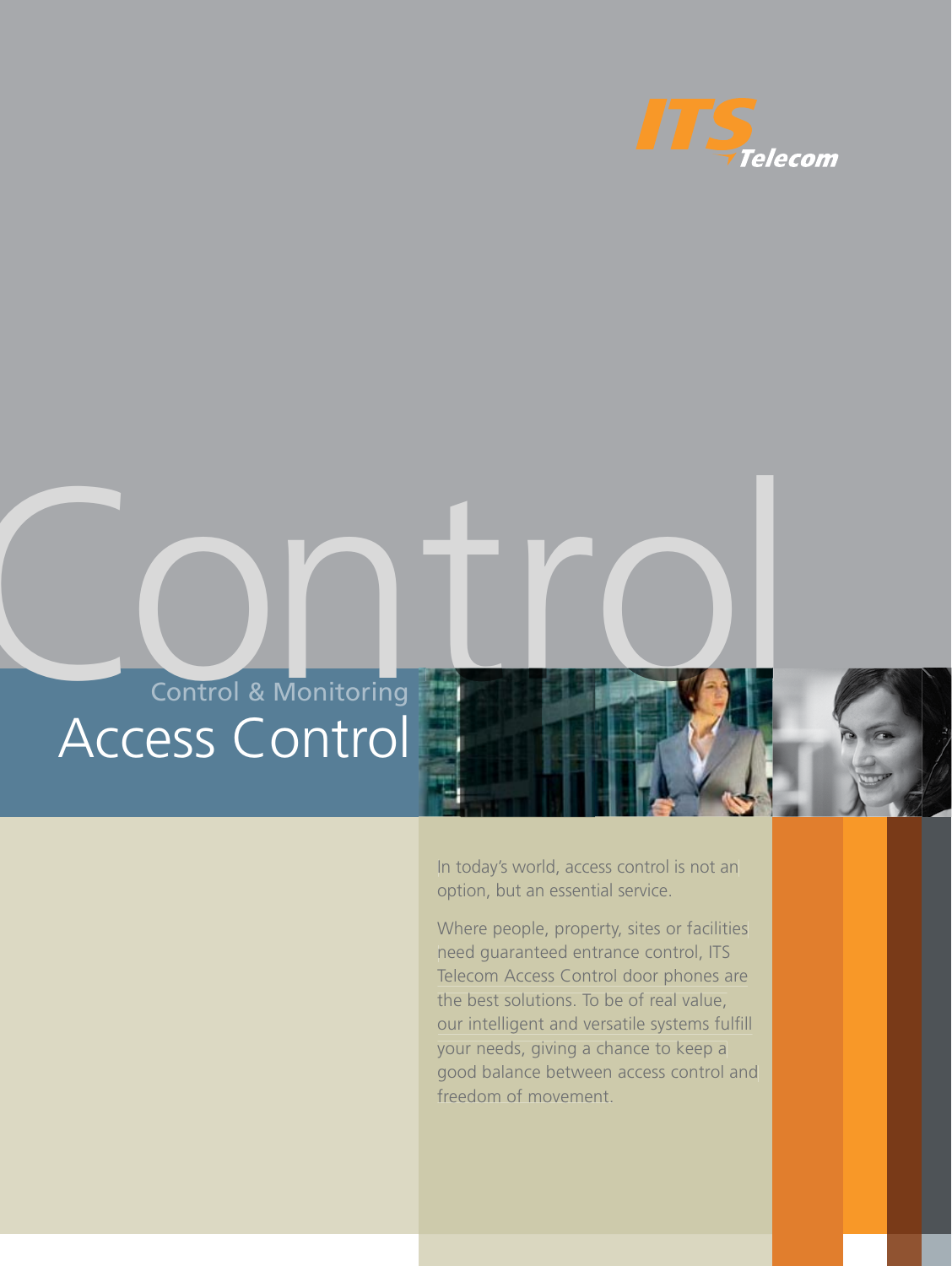## Diversity of Solutions to Broaden Your Customer Base

From our simplest code locks to the most sophisticated VoIP access control systems, ITS Telecom provides all kinds of complete communications solutions, making them ideal for various interfaces, business and residential applications.

#### PBX Analog Extension Interface

Our Pancode/Pantel connect directly to the telephone switchboard (just like any other extension), making use of the company's existing telecom network. The units are "Plug and Play", requiring only a simple connection to an analog port of your PBX or a key telephone system. Once connected, they provide full duplex telephone communications through hands-free operation and door access control via a touchtone telephone.



#### VoIP Interface

The deployment of IP PBXs among enterprises of all sizes is increasing rapidly. Additionally, SIP protocol is fast becoming the dominant industry standard. Anticipating your needs, new niches and new market opportunities, ITS Telecom offers you a line of VoIP Access Control Systems that support pure IP environments, allowing you to be connected to SIP-enabled IP PBXs and communicate using the capabilities of SIP phones.

As an additional option, our VoIP Access Control systems can be connected to IP-Centrex service platforms.



Connecting through IP network

### Business & Residential Applications

- **Hospitals & military bases •**
- **Government buildings •**
- **Municipal offices & prisons •**
- **Manufacturing facilities & distribution centers •**
- **Emergency phones for elevators •**
- **Universities with multiple campuses •**
- **Residential homes & gated communities •**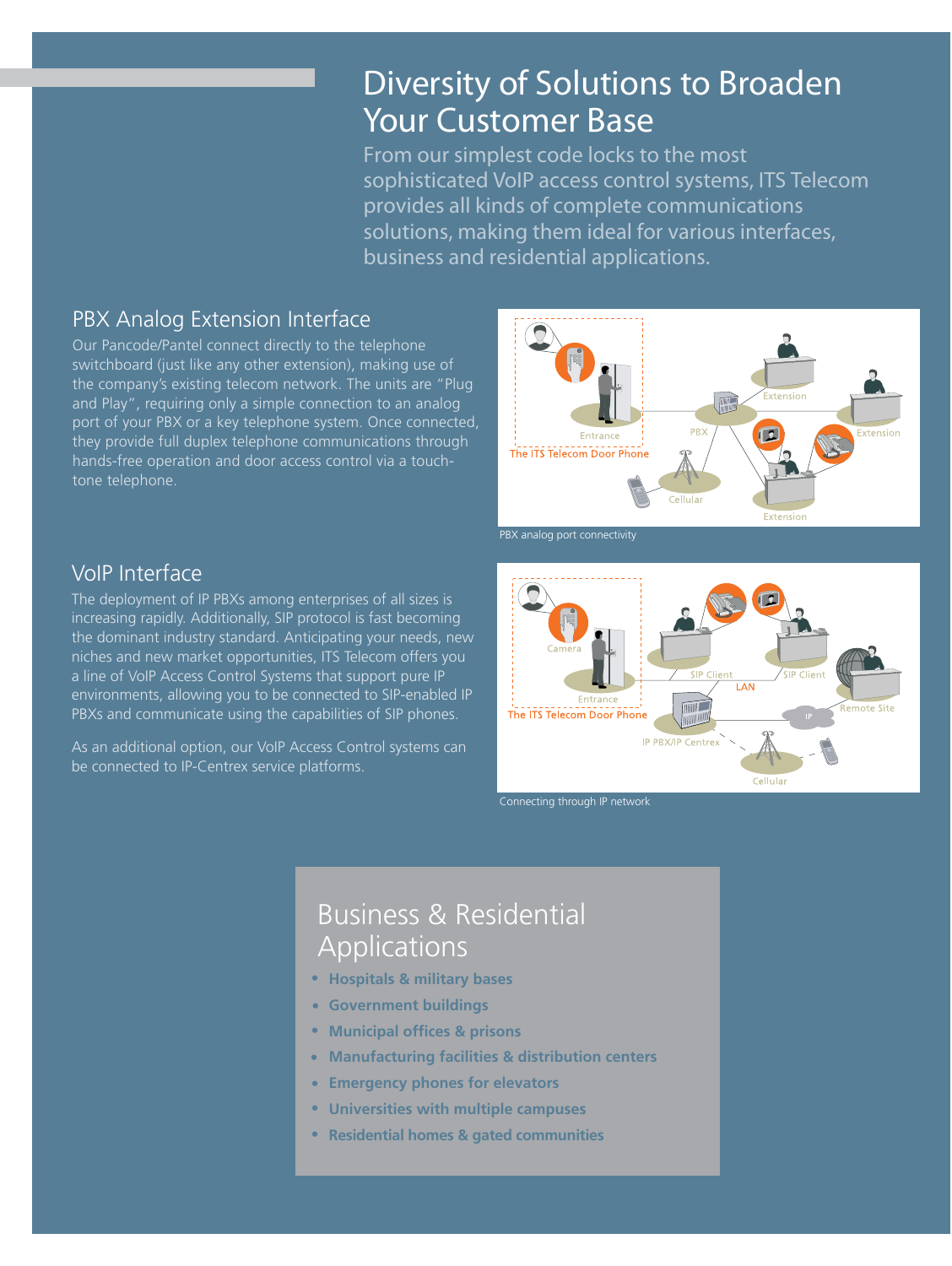## Real Business Values

Access Control is now a key issue for businesses of all sizes in all industries. Our solutions enable you to focus on your business, free from security concerns.

#### Remote Door Communications

Whether it's to control doors in a single building or multiple entrances over a widespread geographic area, we have systems that allow the convenience of remote door opening.

#### Day & Night Mode

This application provides alternative answering arrangements for door calls after the business hours, at times when operators are unattended. It allows you to divert all incoming door calls directly to any predefined number.

#### Heavy Duty Piezo Technology

Our Piezo access control systems are designed for heavy duty operations in indoor or outdoor environments. Their anti-vandal and weather-resistant housing with a rugged design meets professional demands for even the most prestigious environments.

#### Video Intelligence You Need

Capture the high quality video on your PC or monitor and transmit it using standard analog, Ethernet or IP connections.

#### Coded Entrance and Voice Activation

Greet authorized visitors with the push of a button, enter 4-digit access code, or benefit from Voice Activation Technology allowing you an instant connection.

### Understanding Residential Needs

#### Video Qualification

An optional color video camera will afford you the highest level of security to qualify a visitor prior to unlocking the door.

Our Door access control solution makes your home safety easy and affordable. This reliable, extremely easy to install and operate system is tailored to meet your residential concerns and needs.

## Access Control Solutions

| <b>PBX Extension</b><br>Interface | VoIP       |
|-----------------------------------|------------|
| Pancode                           | Pancode IP |
| Pantel                            | Pantel IP  |

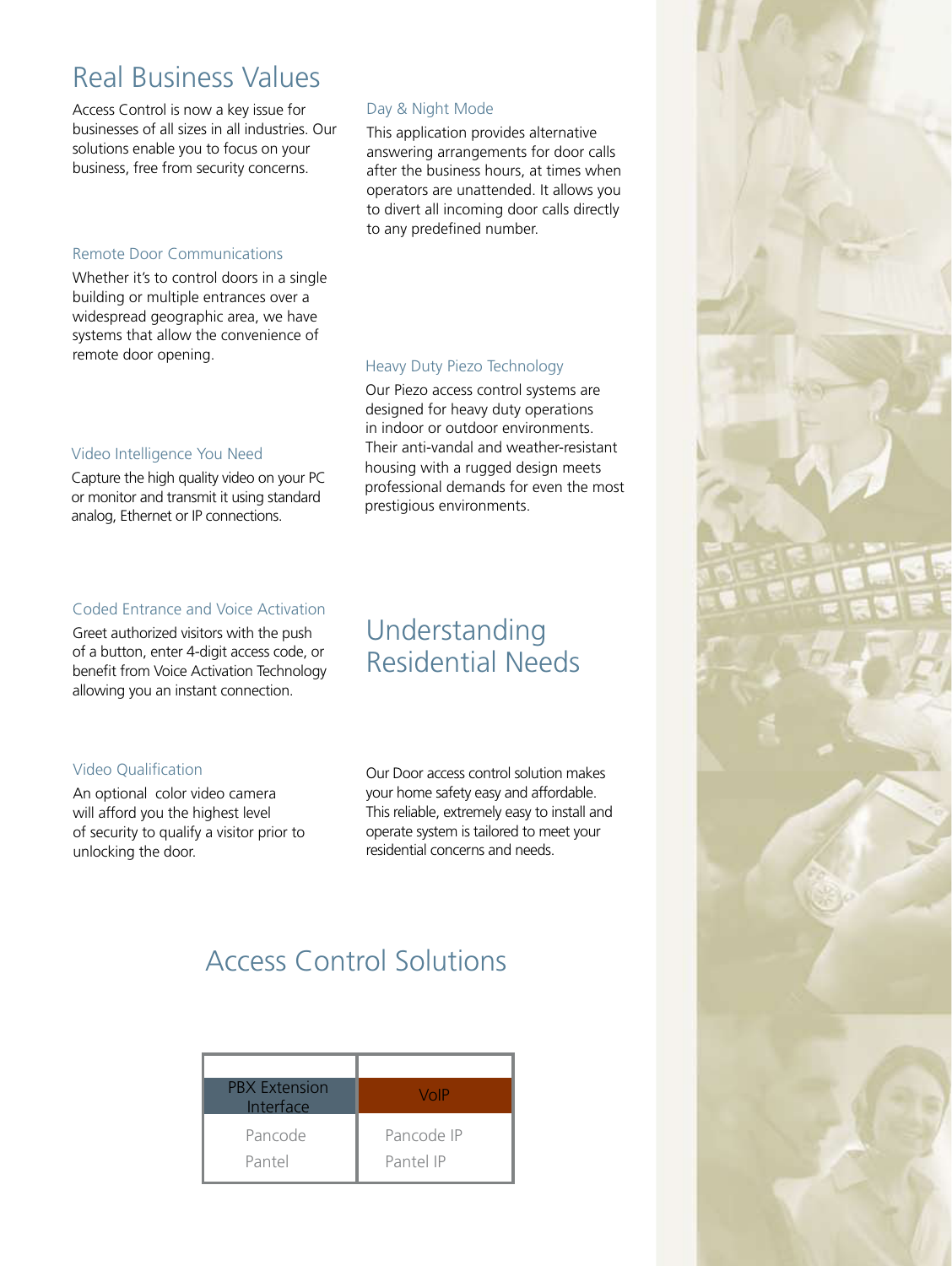#### **PBX Extention Interface**

## Pancode X E C I S I

The Pancode systems provide full duplex telephone communication through hands-free operation and control door opening via touch-tone telephones.

The Pancode systems enable authorized visitors to enter a 4-digit access code to unlock the entrance door. A direct extension can be also dialed upon arrival. The door phones are suitable for indoor and outdoor use.

| Pancode<br>Metal Keypad                |                    | · Aluminum case<br>· Metal keypad<br>· Optional Color Video Camera<br>· Outdoor/Indoor Installation<br>· Illuminated buttons<br>· Speed dial mode                                    |  |
|----------------------------------------|--------------------|--------------------------------------------------------------------------------------------------------------------------------------------------------------------------------------|--|
| Pancode<br>Piezo Keypad                |                    | • Aluminum case<br>· Piezo keypad<br>· Optional Color Video Camera<br>• Anti-vandal<br>• Weather resistant<br>· Outdoor/Indoor Installation<br>· Speed dial mode                     |  |
| Pancode<br>Piezo Keypad<br>Flush Mount |                    | • Aluminum case<br>• Flush mounting<br>· Piezo keypad<br>· Optional Color Video Camera<br>• Anti-vandal<br>• Weather resistant<br>· Outdoor/Indoor Installation<br>· Speed dial mode |  |
| Pancode<br>Rubber Keypad               | 右右<br>も思<br>121944 | · Plastic case<br>• Rubber keypad<br>· Indoor installation<br>· Speed dial mode                                                                                                      |  |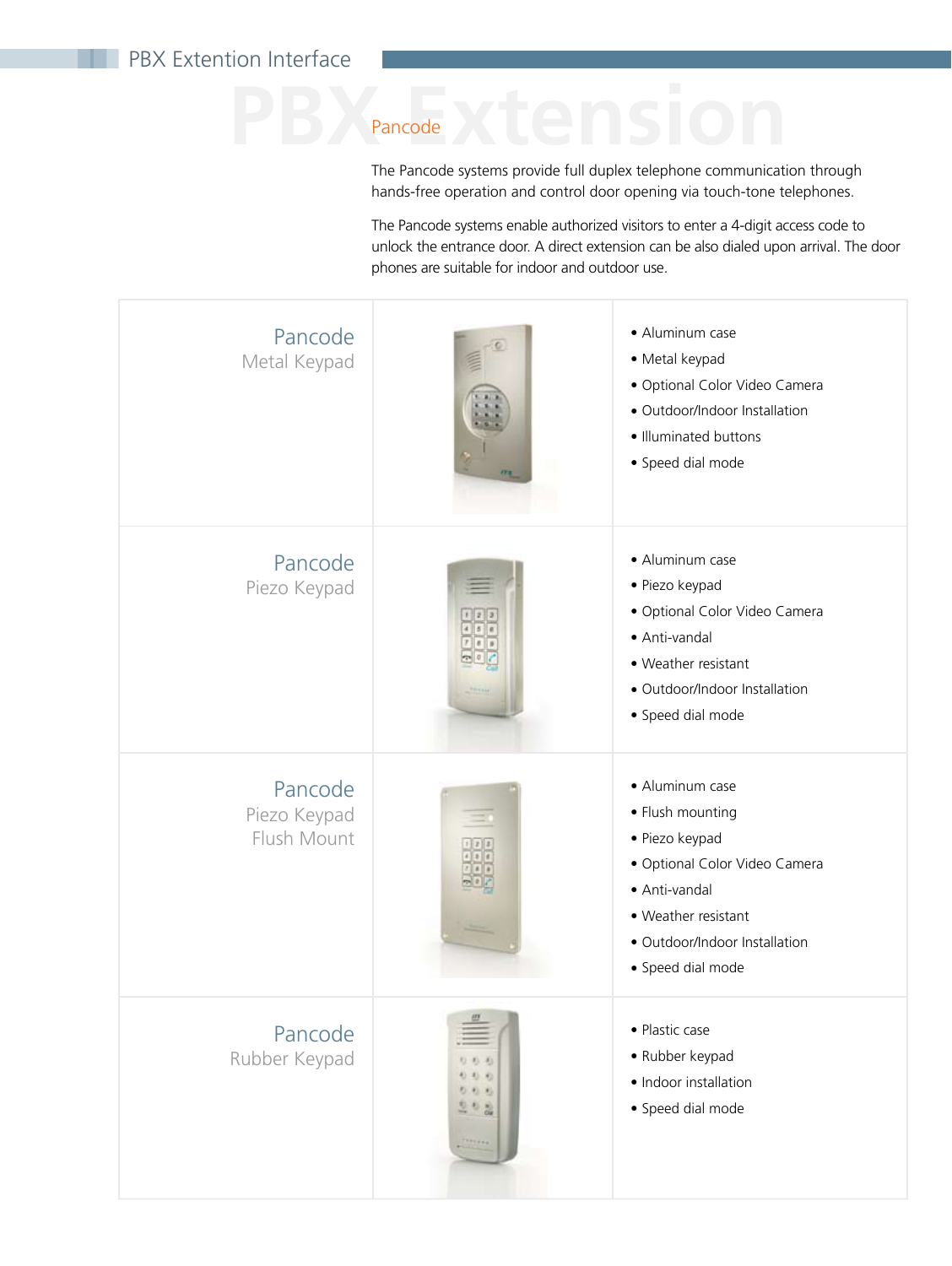## PP<sub>rantel</sub> Extension

The one-button models with a hotline function provide you with instant audio and / or video communication and building access control. This model is suitable if you want visitors to easily get in touch with a receptionist.

| Pantel<br>Metal Single Button                |              | • Aluminum case<br>• Metal single button<br>· Optional Color Video Camera<br>· Outdoor/Indoor Installation<br>· Illuminated nameplate<br>· Dialing button                                  |
|----------------------------------------------|--------------|--------------------------------------------------------------------------------------------------------------------------------------------------------------------------------------------|
| Pantel<br>Piezo Single Button                | $C$ cas      | · Aluminum case<br>· Piezo single button<br>· Anti-vandal<br>• Weather resistant<br>· Optional Color Video Camera<br>· Outdoor/Indoor Installation<br>• Dialing button                     |
| Pantel<br>Piezo Single Button<br>Flush Mount | $C$ can      | · Aluminum case<br>• Flush Mounting<br>· Piezo single button<br>· Anti-vandal<br>• Weather resistant<br>· Optional Color Video Camera<br>· Outdoor/Indoor Installation<br>· Dialing button |
| Pantel<br>Rubber Single Button               | $-$ Call $-$ | · Plastic case<br>• Rubber single button<br>· Indoor installation<br>· Speed dial button<br>· Dialing button                                                                               |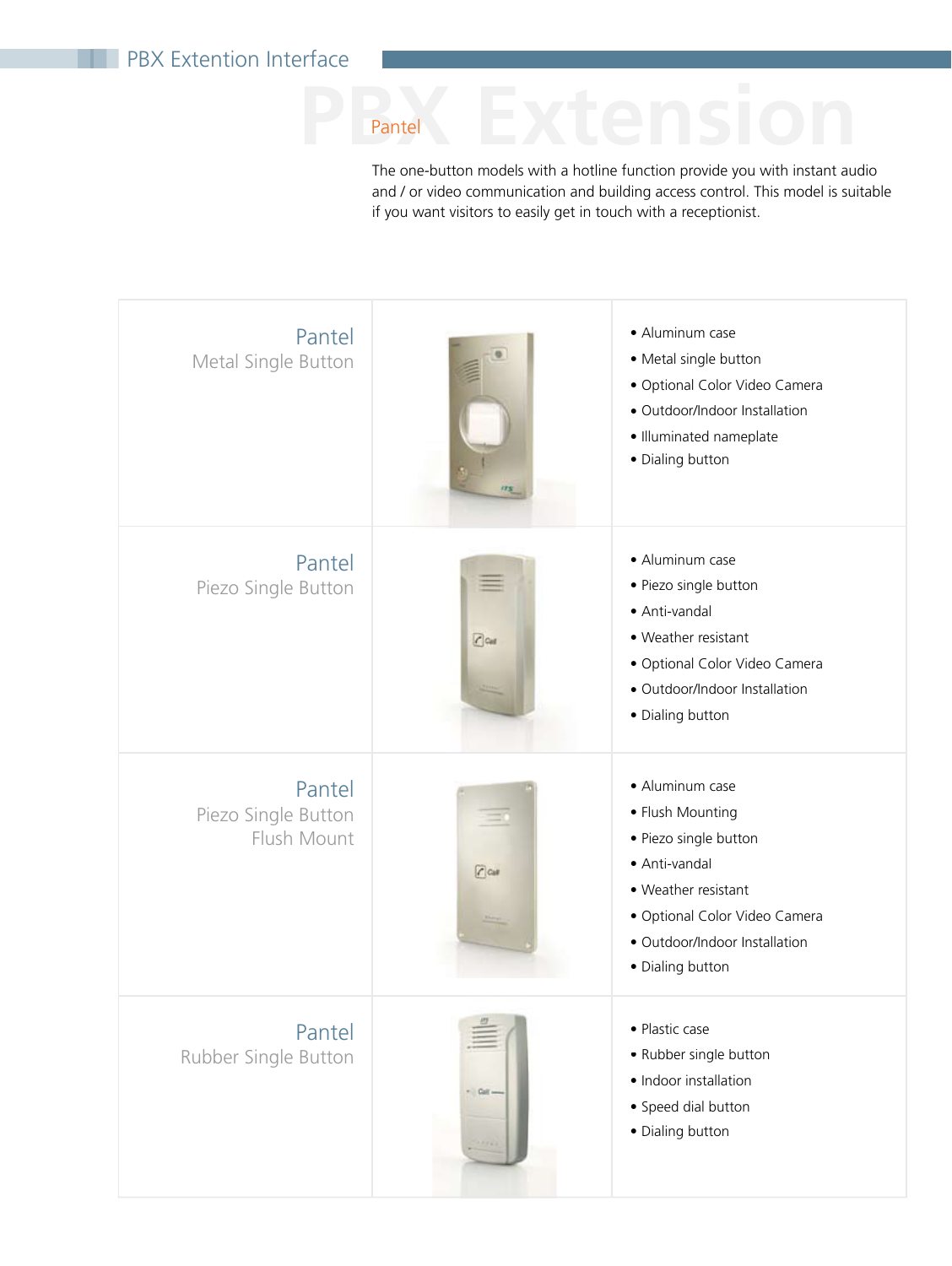## **VOIP** Pantel/Pancode IP Pantel/Pancode IP

On a basis of VoIP Interface, ITS Telecom Access Control systems combine various functionalities for richer, more integrated communications in one converged IP network.

| Pancode IP<br>Piezo Keypad                   |          | · Aluminum case<br>· Piezo keypad<br>· Optional Color Video Camera<br>• Internal video-server* (Opt.)<br>· Anti-vandal<br>• Weather resistant<br>· Outdoor/Indoor Installation<br>• Speed dialing mode            |
|----------------------------------------------|----------|-------------------------------------------------------------------------------------------------------------------------------------------------------------------------------------------------------------------|
| Pantel IP<br>Piezo Single Button             | $C$ car  | • Aluminum case<br>· Piezo single button<br>• Anti-vandal<br>• Weather resistant<br>· Optional Color Video Camera<br>• Internal video-server* (Opt.)<br>· Outdoor/Indoor Installation                             |
| Pancode IP<br>Piezo Keypad<br>Flush Mounting |          | · Aluminum case<br>• Flush Mounting<br>· Piezo keypad<br>· Optional Color Video Camera<br>• Internal video-server* (Opt.)<br>• Weather resistant<br>· Outdoor/Indoor Installation<br>• Speed dialing mode         |
| Pantel IP<br>Piezo Keypad<br>Flush Mounting  | $C$ Caif | $\bullet$ Aluminum case<br>• Flush Mounting<br>· Piezo single button<br>· Anti-vandal<br>• Weather resistant<br>· Optional Color Video Camera<br>• Internal video-server* (Opt.)<br>· Outdoor/Indoor Installation |